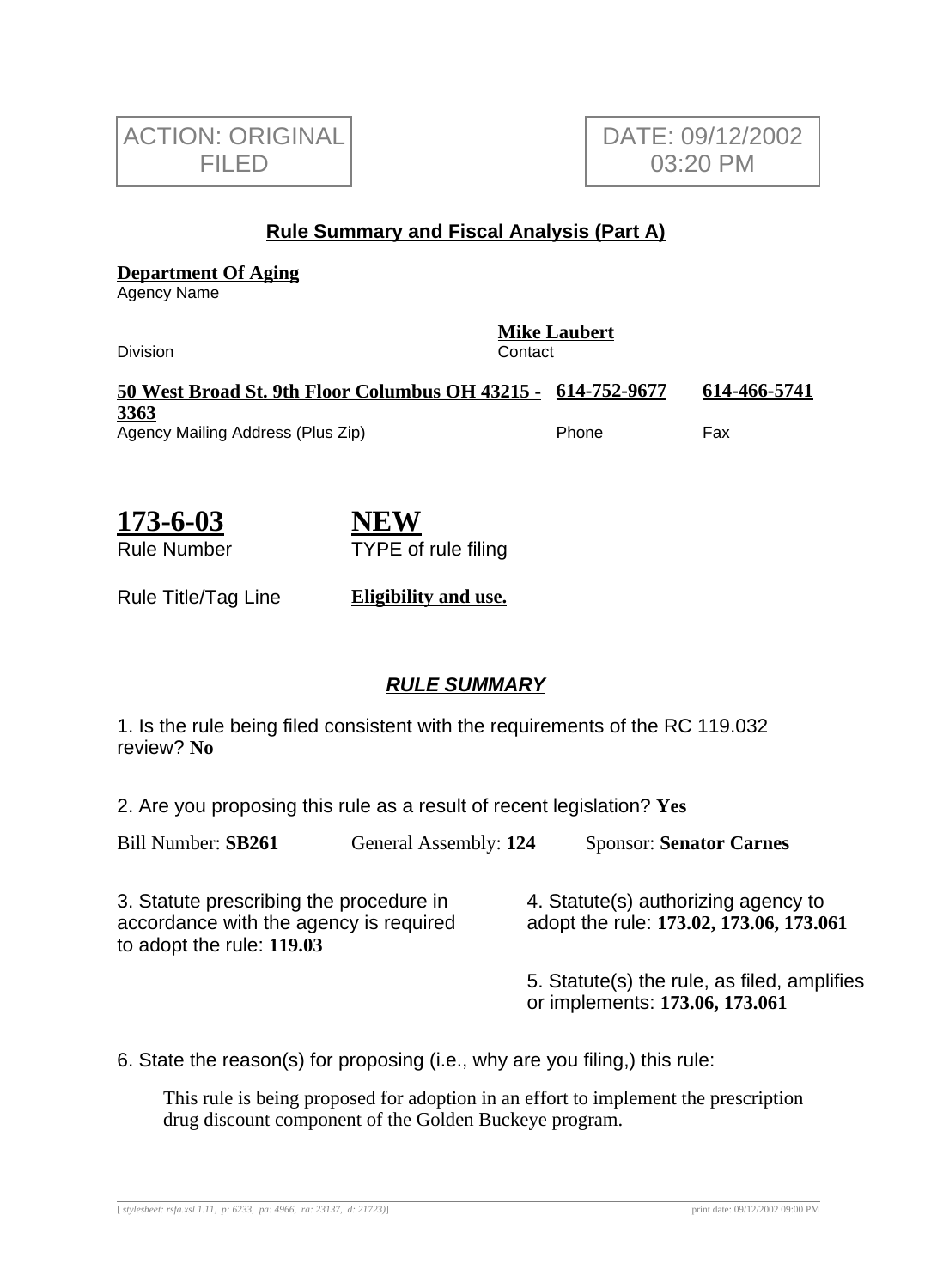7. If the rule is an AMENDMENT, then summarize the changes and the content of the proposed rule; If the rule type is RESCISSION, NEW or NO CHANGE, then summarize the content of the rule:

This rule describes who is eligible to participate in the Golden Buckeye Card program; describes how eligibility can be verified by an applicant wishing to participate in the program; indicates that the card is to be held in perpetuity by the cardholder; prohibits the card from being transferred from one person to another; and requires all cards to be signed by the cardholder in order to be valid.

8. If **revising** or **refiling** this rule, identify changes made from the previously filed version of this rule; if none, please state so:

*Not Applicable.*

9. 119.032 Rule Review Date:

(If you answered NO to question No. 1, provide the scheduled review date. If you answered YES to No. 1, the review date for this rule is the filing date.)

NOTE: At time of final filing, two dates are required: the current review date plus a date not to exceed 5 years from the effective date for Amended rules or a date not to exceed 5 years from the review date for No Change rules.

## **FISCAL ANALYSIS**

10. Estimate the total amount by which this proposed rule would **increase / decrease** either **revenues / expenditures** for the agency during the current biennium (in dollars): Explain the net impact of the proposed changes to the budget of your agency/department.

This will have no impact on Revenues or Expenditures

\$ 0.00

This proposed rule will not change the Agency's projected budget during the current biennium.

11. Identify the appropriation (by line item etc.) that authorizes each expenditure necessitated by the proposed rule:

Item: All expenditures of the Golden Buckeye Discount Program are expected to be paid for with funds from line items 490-405 (Golden Buckeye Card) and 490-419 (Prescription Drug Discount Program).

Expenditure: There are no expenditures necessitated by this particular rule.